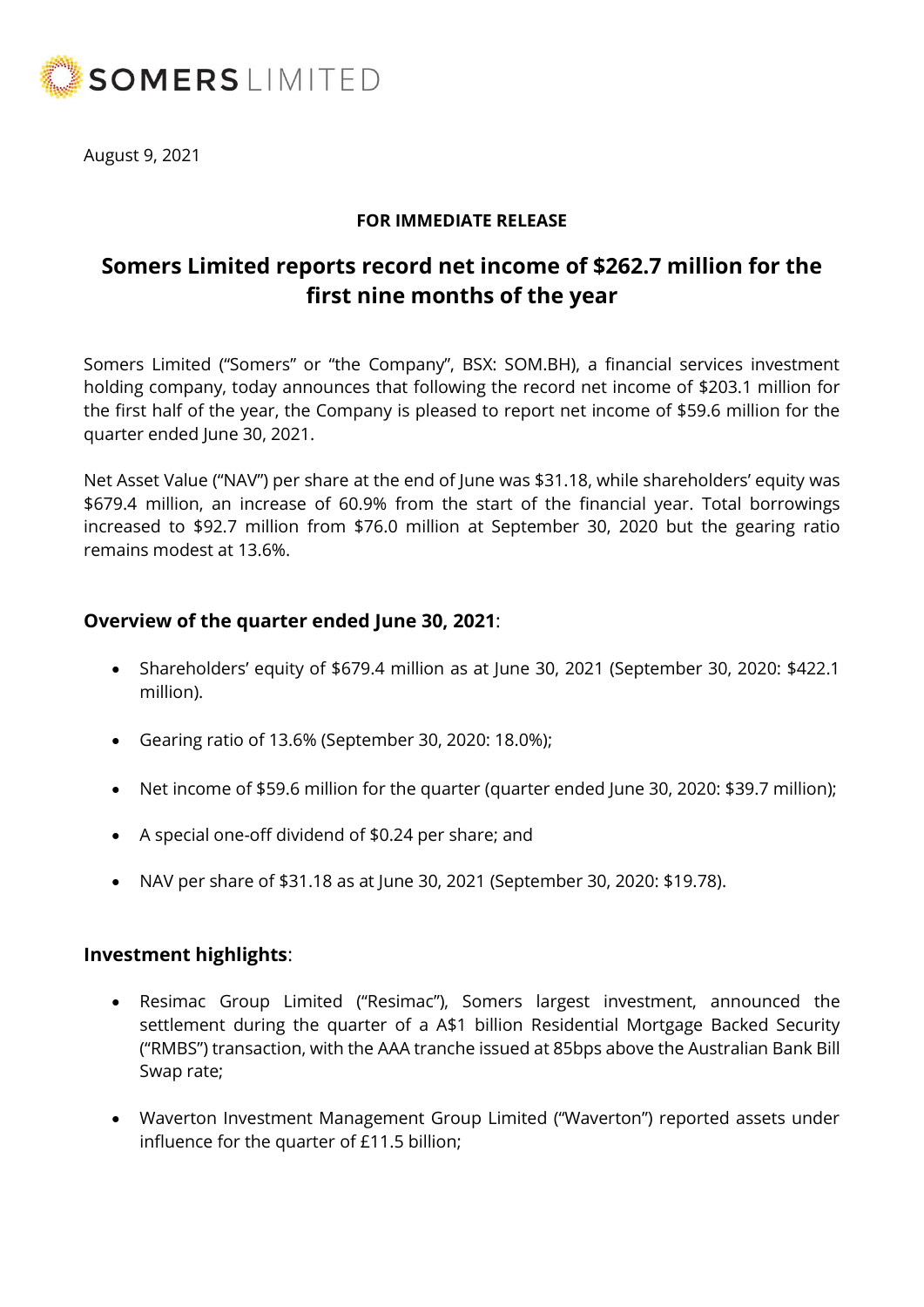

- Somers acquired a 15% shareholding in the Aura Group, a Singapore headquartered alternative investment and wealth management platform and a 16.2% shareholding in WT Financial Group, an ASX listed wealth manager;
- Somers launched an on-market offer for Thorn Group Limited ("Thorn") at a price of A\$0.21 per share. The offer closed on August 6, 2021 and Somers is now interested in 47.3% of Thorn; and
- Post the quarter end, Somers completed the sale of Bermuda Commercial Bank Limited.

Commenting on the financial results, Peter Durhager, Chairman of Somers said:

"Somers' investments continue to perform well with strong operating performances and results. Somers' net asset value per share has increased by 57.6% to \$31.18 since the start of the financial year we were able to record a profit of \$262.7 million for the first nine months of the year. These results have been principally driven by the growth in the share price of our largest investment, Resimac, but were assisted by improved results from a number of our other investee companies.

Following the completion of the sale of BCB we are pleased to announce a special dividend of \$0.24 per share to Somers shareholders. Since Somers major shareholders acquired a majority shareholding in BCB in 2010, shareholders in BCB who became shareholders in Somers in 2021 will have received income, including this special dividend, of \$5.00 per share which combined with significant share price appreciation over the last decade has, we believe, represented an attractive return."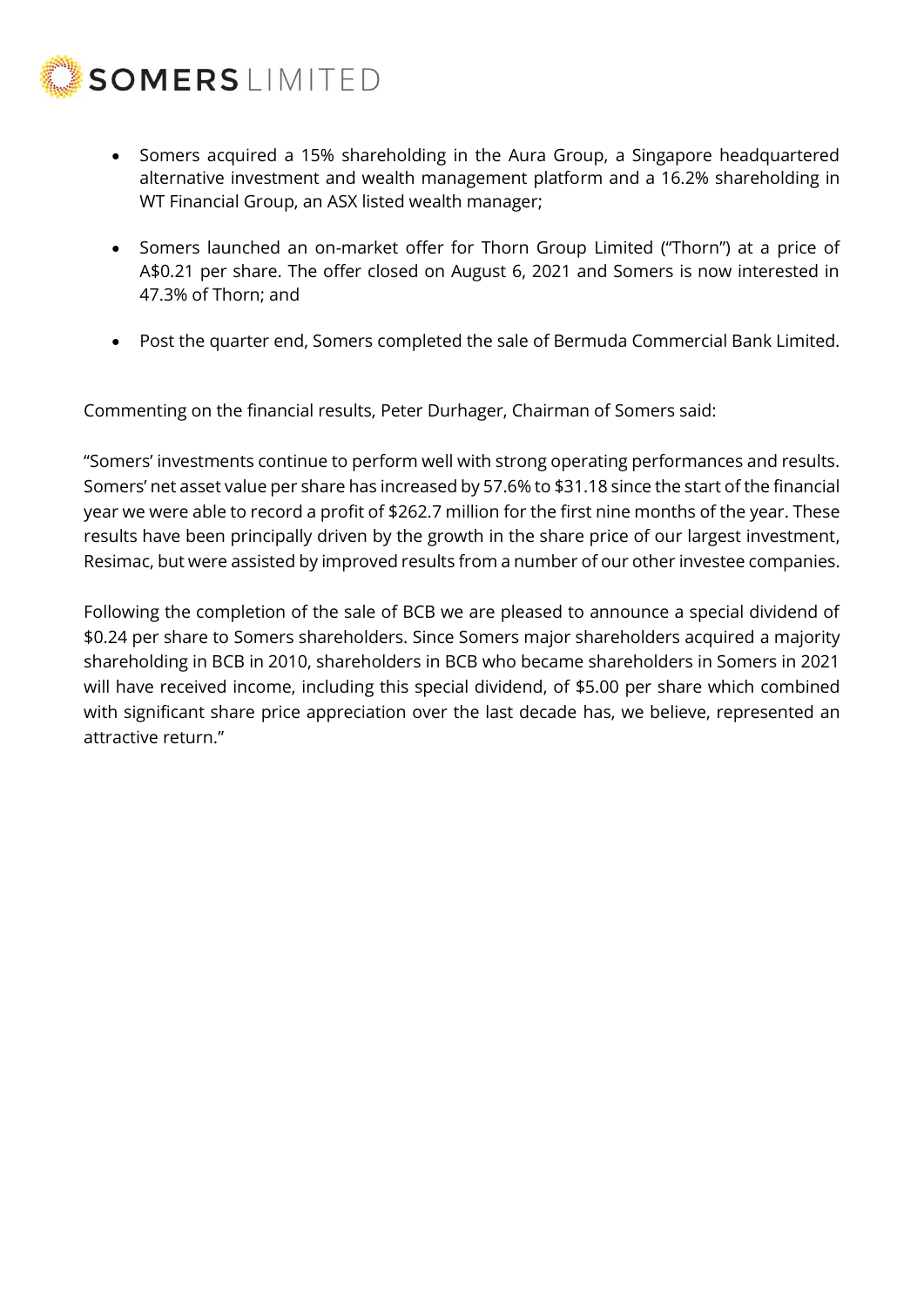

## **Summary of Somers' results for the quarter ended June 30, 2021**

## **Introduction**

Somers recorded net income of \$59.6 million (2020: \$39.7 million) in the quarter and the earnings per share was \$2.74 (2020: \$1.88). Somers' net asset value per share ended the quarter at \$31.18 (September 30, 2020: \$19.78).

During the quarter, Somers recorded a \$66.7 million gain on its investment portfolio (2020: \$21.4 million). The majority of the Company's investments increased in value during the quarter although the gain was driven principally by an increase in the value of the Company's holding of Resimac following a 13% increase in its share price during the quarter, and an 11% increase in the value of its holding in Waverton whose AuM and net income both improved over the quarter. In addition, there were valuation increases at Thorn Group Limited, MJ Hudson and AssetCo which offset a reduction in the value of PCF where Somers has marked down the value of its PCF holding to reflect that company's shares are currently suspended from trading.

Net foreign exchange losses were \$3.7 million for the quarter (2020: gain of \$19.0 million). As at June 30, 2021, 87.2% of Somers' investment portfolio was exposed to foreign currencies, primarily the Australian Dollar and Sterling. Over the course of the quarter, the Australian Dollar decreased in value versus the US Dollar by 1.3% which more than offset a 0.3% increase in Sterling. These exchange losses were primarily unrealised.

Somers' total assets increased to \$794.4 million (September 30, 2020: \$508.6 million) due to the valuation uplift outlined above. The investment portfolio was \$791.8 million as at June 30, 2021 (September 30, 2020: \$500.9 million) with equity investments (\$782.9 million) accounting for almost 99% of this total. The remaining portfolio investments consisted of other financial investments. Within investments, Resimac at \$465.4 million, Waverton at \$109.8 million, and BCB at \$72.8 million together represent 81.8% of total investments.

#### **Borrowings**

Total borrowings have increased during the year to \$92.7 million as at June 30, 2021 (September 30, 2020: \$76.0 million) but the gearing ratio reduced to 13.6% (September 30, 2020: 18.0%) on account of the growth in shareholders' equity.

## **Shareholders' Equity**

Shareholders' equity increased to \$679.4 million as at June 30, 2021 (September 30, 2020: \$422.1 million).